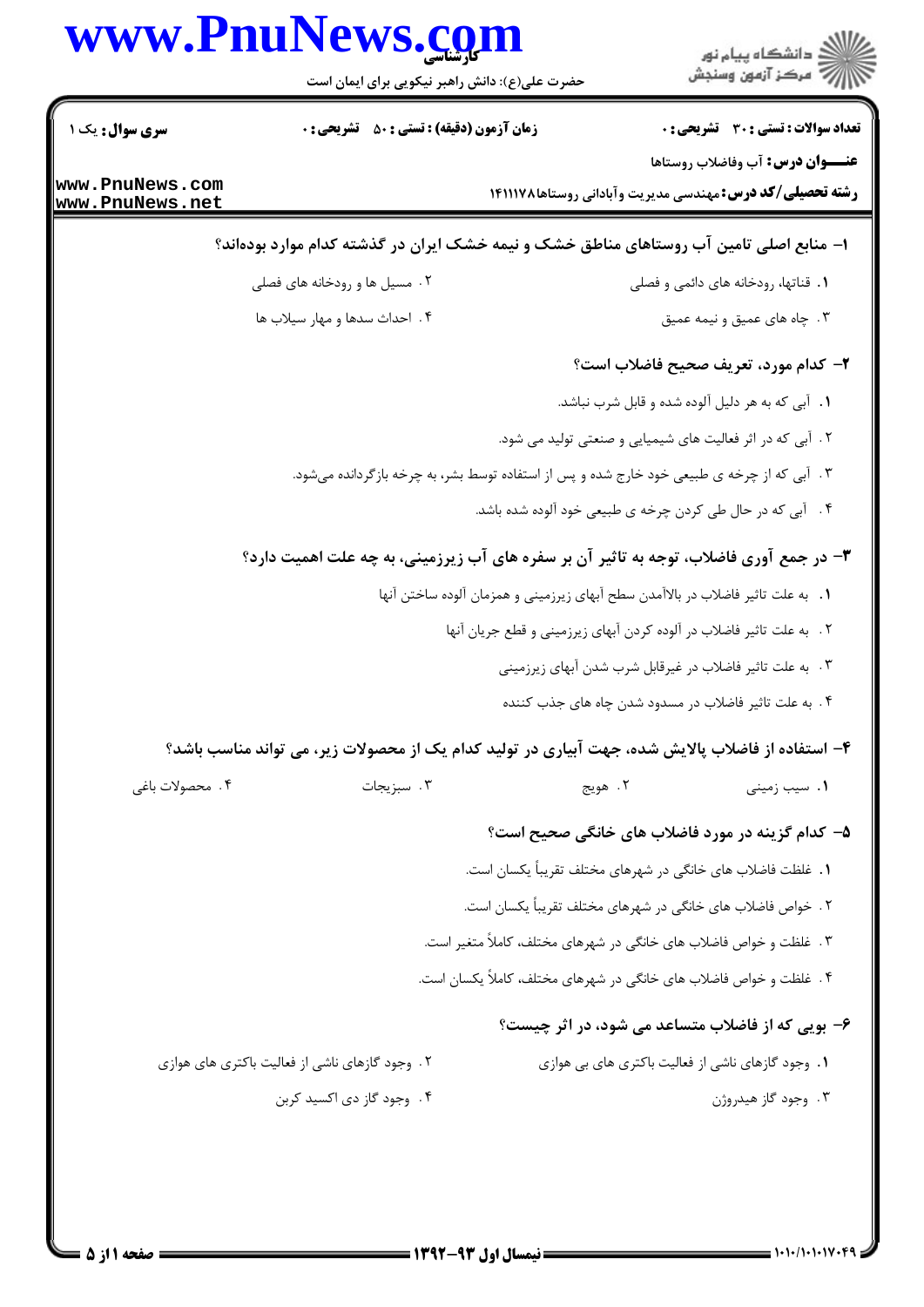| www.PnuNews.com                    | حضرت علی(ع): دانش راهبر نیکویی برای ایمان است      | ر<br>دانشڪاه پيام نور)<br>ا∛ مرڪز آزمون وسنڊش                                                                |
|------------------------------------|----------------------------------------------------|--------------------------------------------------------------------------------------------------------------|
| <b>سری سوال : ۱ یک</b>             | <b>زمان آزمون (دقیقه) : تستی : 50 ٪ تشریحی : 0</b> | <b>تعداد سوالات : تستي : 30 ٪ تشريحي : 0</b>                                                                 |
| www.PnuNews.com<br>www.PnuNews.net |                                                    | <b>عنـــوان درس:</b> آب وفاضلاب روستاها<br><b>رشته تحصیلی/کد درس:</b> مهندسی مدیریت وآبادانی روستاها۱۴۱۱۱۷۸  |
|                                    |                                                    | ۷- کدام یک از موارد موجود در فاضلاب های خانگی، نقش مثبت و کمک کننده در تصفیه فاضلاب دارند؟                   |
|                                    | ۰۲ مواد معدنی                                      | ۱. مواد آلی                                                                                                  |
|                                    | ۰۴ باکتری های هوازی و بی هوازی                     | ۰۳ باکتری های انگلی                                                                                          |
|                                    |                                                    | ۸– تفاوت منبع های زمینی هم تراز با ناحیه مصرف کننده با منبع های بلند(برجهای آب) در چیست؟                     |
|                                    |                                                    | ٠. عدم تامين فشار در شبكه توسط منبع هاى بلند                                                                 |
|                                    |                                                    | ۲. عدم تامین فشار در شبکه توسط منبع های زمینی                                                                |
|                                    |                                                    | ۰۳ تامین فشار بیشتر در شبکه توسط منبع های زمینی، در مقایسه با منبعهای بلند                                   |
|                                    |                                                    | ۰۴ تامین فشار کمتر توسط منبع های بلند، در مقایسه با منبعهای زمینی                                            |
|                                    |                                                    | ۹- قرارگرفتن برج آب در وسط شهر یا روستا، از چه نظر مناسب نیست؟                                               |
|                                    | ۰۲ از نظر امنیت ساکنان محل                         | ۰۱ از نظر زیبایی                                                                                             |
|                                    | ۰۴ از نظر هزینه های احداث و نگهداری                | ٠٣ از نظر حفظ امنيت برج آب                                                                                   |
|                                    |                                                    | ∙۱- چه عاملی باعث می شود که بتوان حجم منبع های زمینی بلند را بیشتر از حداقل لازم در نظر گرفت؟                |
|                                    | ۲. نوسان های پیش بینی نشده                         | ٠١. از كار افتادن پمپ                                                                                        |
|                                    | ۰۴ ارزان بودن نسبی برج های آب                      | ۰۳ ارزان بودن نسبی ساخت منبع های زمینی بلند                                                                  |
|                                    |                                                    | 11- به چه علت نباید عمق آب در منبع های ذخیره سازی، از ۶ تا ۷ متر بیشتر باشد؟                                 |
|                                    | ٢. به علت افزايش هزينه ساخت پايه ي منبع            | 1. به علت خطر غرق شدن كاركنان                                                                                |
|                                    | ۴. به علت ایجاد نوسان فشار ناخوشایند در شبکه       | ۰۳ به علت بروز مشکل در تعمیر و نگهداری سیستم برق و پمپاژ                                                     |
|                                    |                                                    | ۱۲- برای جلوگیری از ورود گل و لای ته نشین شده در کف منبع آب، به لوله های آبرسانی، کدام مورد باید انجام گیرد؟ |
|                                    |                                                    | ١. جلوگیری از ورود گل و لای به منبع بوسیله ی مانع فیزیکی                                                     |
|                                    |                                                    | ۲. جلوگیری از ته نشین شدن گل و لای در منبع                                                                   |
|                                    |                                                    | ۰۳ قراردادن سوپاپ برداشت آب در فاصله ی ۲۰ تا ۳۰ سانتی متری از کف منبع                                        |
|                                    |                                                    | ۰۴ قرار دادن فیلتر در ورودی لوله های آبرسانی                                                                 |
|                                    |                                                    | ۱۳– کدام یک از موارد زیر در تعیین مقدار فاضلاب خانگی تاثیر ندارد؟                                            |
|                                    | ۲ . نوع منبع های ذخیره آب                          | ۱. مصرف سرانه آب                                                                                             |
|                                    | ۰۴ نوسان های مقدار فاضلاب                          | ۰۳ آمیخته شدن آب باران با فاضلاب خانگی                                                                       |

 $= 1.1.11.11V$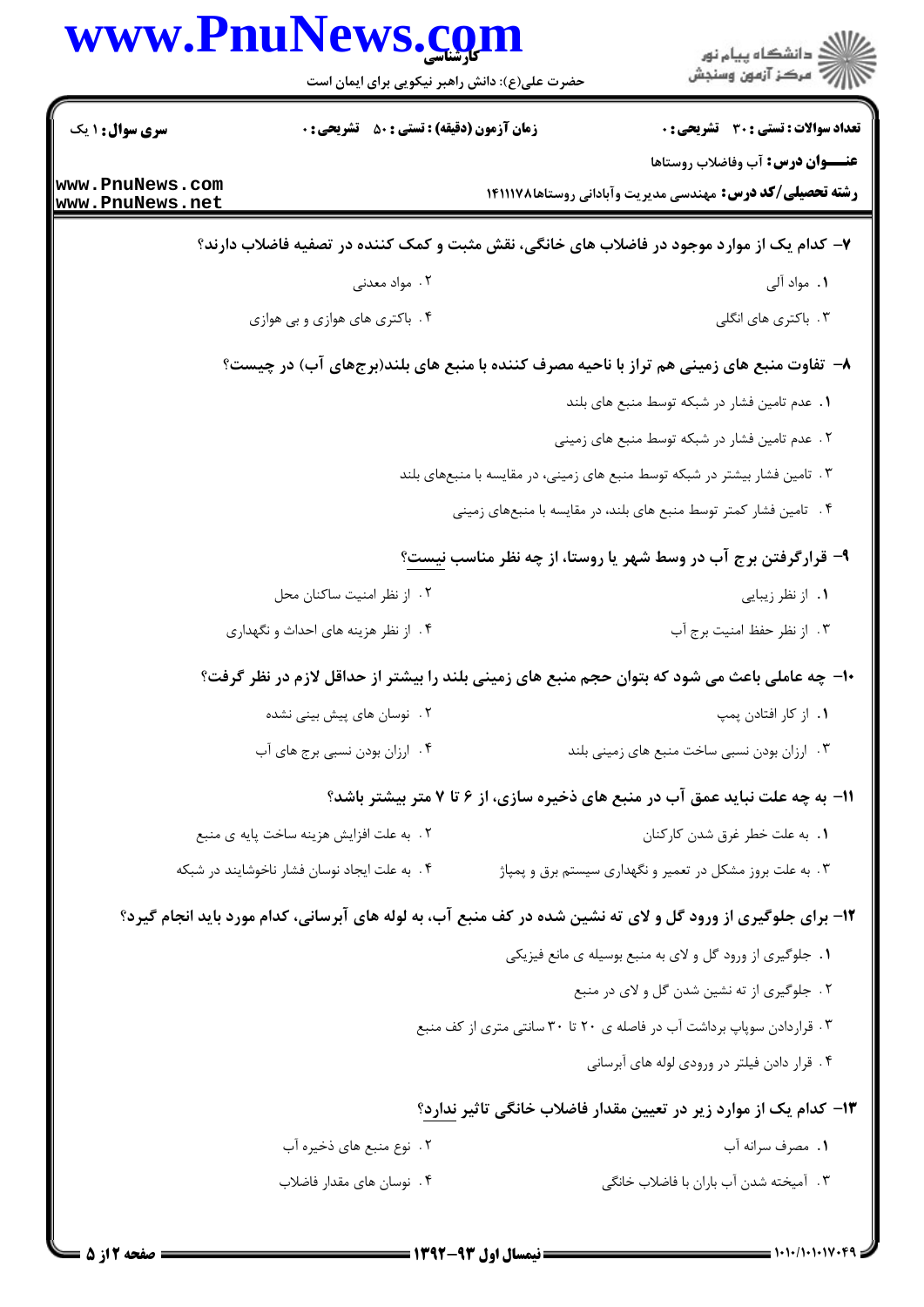|                        | www.PnuNews.com                                     |                  | ر<br>دانشڪاه پيام نور)<br>ا∛ مرڪز آزمون وسنڊش                                                                            |
|------------------------|-----------------------------------------------------|------------------|--------------------------------------------------------------------------------------------------------------------------|
|                        | حضرت علی(ع): دانش راهبر نیکویی برای ایمان است       |                  |                                                                                                                          |
| <b>سری سوال : ۱ یک</b> | <b>زمان آزمون (دقیقه) : تستی : 50 ٪ تشریحی : 0</b>  |                  | <b>تعداد سوالات : تستی : 30 ٪ تشریحی : 0</b>                                                                             |
| www.PnuNews.com        |                                                     |                  | <b>عنـــوان درس:</b> آب وفاضلاب روستاها                                                                                  |
| www.PnuNews.net        |                                                     |                  | <b>رشته تحصیلی/کد درس:</b> مهندسی مدیریت وآبادانی روستاها۱۴۱۱۱۷۸                                                         |
|                        |                                                     |                  | ۱۴- "جمعیت معادل" در مورد محاسبه ی مقدار کدام نوع فاضلاب کاربرد دارد؟                                                    |
|                        | ۲. فاضلاب ناشی از بارندگی                           |                  | ١. فاضلاب كاركاه هاى كوچك                                                                                                |
|                        | ۰۴ فاضلاب صنعتي                                     |                  | ۰۳ فاضلاب خانگی                                                                                                          |
|                        |                                                     |                  | 1۵– کدام یک از عبارت های زیر صحیح نیست؟                                                                                  |
|                        |                                                     |                  | 1. هرچه مدت زمان بارش بیشتر باشد، شدت بارندگی کمتر است.                                                                  |
|                        |                                                     |                  | ۲. هرچه درجه فراوانی یک بارندگی بیشتر باشد، شدت آن کمتر میشود.                                                           |
|                        |                                                     |                  | ۰۳ باران هایی که شدت زیادی دارند، احتمال باریدن آنها کمتر است.                                                           |
|                        |                                                     |                  | ۴ . هرچه مدت زمان بارش کمتر باشد، شدت بارندگی نیز کمتر است.                                                              |
|                        |                                                     |                  | ۱۶– در محاسبه مقدار فاضلاب ناشی از بارندگی، کدام عامل مؤثر است؟                                                          |
|                        | ۰۲ زمان بازگشت بارندگی                              |                  | ۰۱ ضریب نفوذپذیری خاک                                                                                                    |
|                        | ۰۴ تعداد ورودی های سیلاب به حوزه آبریز              |                  | ۰۳ ماکزیمم شدت بارندگی                                                                                                   |
|                        |                                                     |                  | ۱۷– در روستاهای ساحلی نواحی جنوبی ایران (خلیج فارس)، کدام یک از شبکه ها و به چه دلیل، برای جمع آوری فاضلاب<br>مناسب است؟ |
|                        | ۲. شبکه مجزا - به علت زیاد بودن شدت لحظه ای بارندگی |                  | 1. شبکه درهم - به علت زياد بودن شدت لحظه اى بارندگى                                                                      |
|                        | ۴. شبکه مجزا - به علت کم بودن شدت لحظه ای بارندگی   |                  | ۳ .   شبکه درهم - به علت کم بودن شدت لحظه ای بارندگی                                                                     |
|                        |                                                     |                  | 18- كدام گزينه در مورد فاضلاب روها صحيح است؟                                                                             |
|                        |                                                     |                  | ۰۱ جریان در فاضلاب روها معمولاً به صورت آزاد و تحت اثر نیروی ثقل است.                                                    |
|                        |                                                     |                  | ۲. جریان در فاضلاب روها معمولاً به صورت غیر آزاد و تحت اثر نیروی جاذبه است.                                              |
|                        |                                                     |                  | ۰۳ جریان در فاضلاب روها معمولاً به صورت آزاد و تحت فشار است.                                                             |
|                        |                                                     |                  | ۰۴ جریان در فاضلاب روها معمولاً به صورت غیر آزاد و تحت فشار است.                                                         |
|                        |                                                     |                  | ۱۹- کدام یک از موارد زیر، جزو تاسیسات جمع آوری فاضلاب محسوب نمی شود؟                                                     |
| ۰۴ زیرگذرها            | ۰۳ آدم روها                                         | ٢. تصفيه خانه ها | ١. فاضلاب روها                                                                                                           |
|                        |                                                     |                  | <b>۲۰</b> عیب اصلی لوله های بتنی فاضلاب چیست؟                                                                            |
|                        | ۲. مقاومت کم در برابر فشار                          |                  | ۰۱ مقاومت کم در برابر خورندگی                                                                                            |
|                        | ۰۴ ضخامت کم                                         |                  | ۰۳ مقاومت کم در برابر بارهای استاتیکی                                                                                    |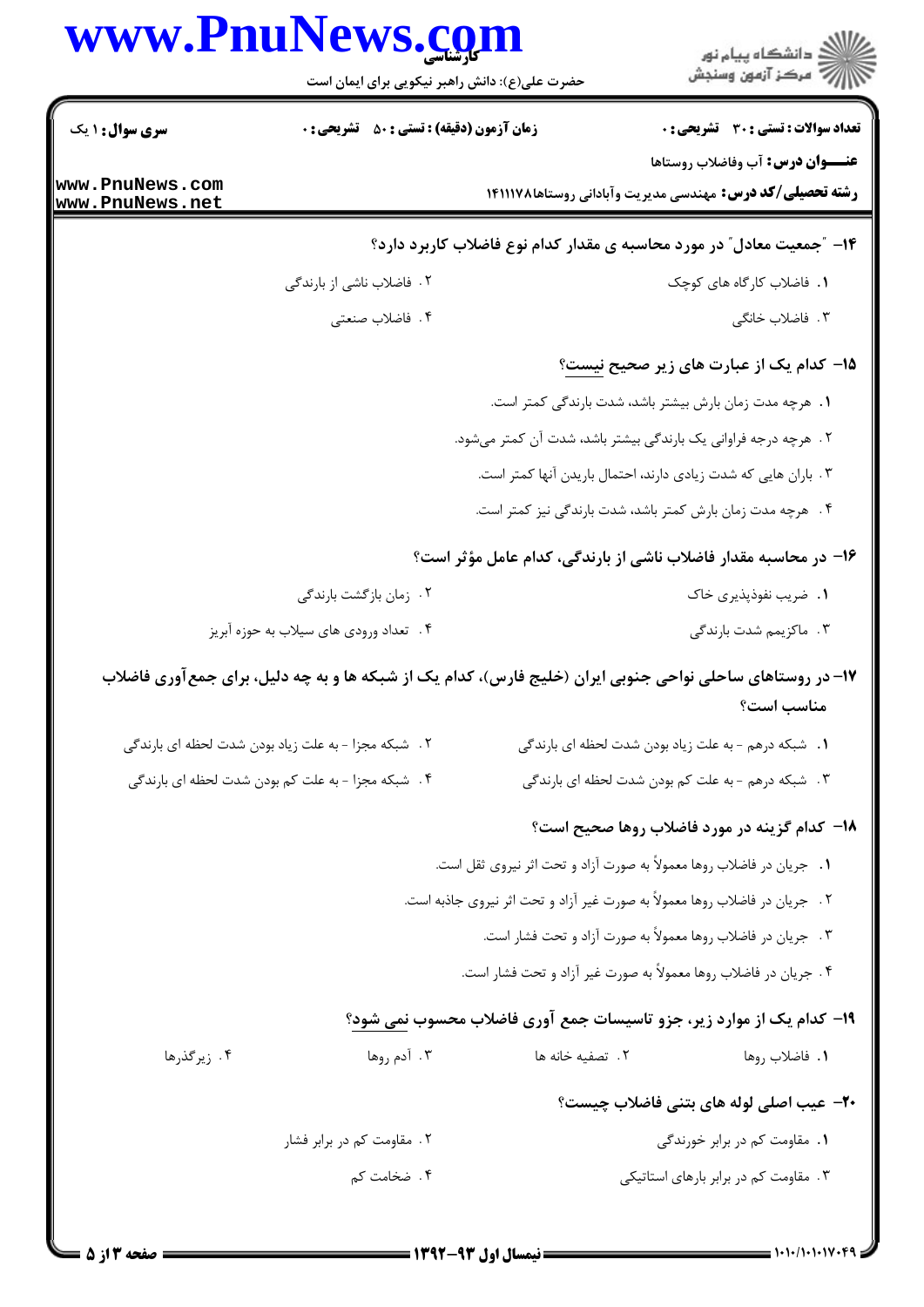|                                    | www.PnuNews.com<br>حضرت علی(ع): دانش راهبر نیکویی برای ایمان است                               |                  |                                                                                                             |
|------------------------------------|------------------------------------------------------------------------------------------------|------------------|-------------------------------------------------------------------------------------------------------------|
| سری سوال: ۱ یک                     | <b>زمان آزمون (دقیقه) : تستی : 50 ٪ تشریحی : 0</b>                                             |                  | تعداد سوالات : تستي : 30 ٪ تشريحي : 0                                                                       |
| www.PnuNews.com<br>www.PnuNews.net |                                                                                                |                  | <b>عنـــوان درس:</b> آب وفاضلاب روستاها<br><b>رشته تحصیلی/کد درس:</b> مهندسی مدیریت وآبادانی روستاها۱۴۱۱۱۷۸ |
|                                    |                                                                                                |                  | <b>۲۱</b> - در کدام یک از موارد زیر، ساختن آدم رو الزامی نیست؟                                              |
|                                    | ٢ . در محل اتصال انشعاب خانه ها به لوله فاضلاب شهر                                             |                  | ٠١. در محل تغيير قطر لوله فاضلاب                                                                            |
|                                    | ۴. در محل دهانه های ریزش                                                                       |                  | ۰۳ در محل تغییر شیب لوله                                                                                    |
|                                    | ۲۲- سرریز آب باران در کدام نوع از شبکه های جمع آوری فاضلاب و به چه علت ساخته میشود؟            |                  |                                                                                                             |
|                                    |                                                                                                |                  | 1. شبکه های مجزا - جهت کاهش هزینه های ایجاد تاسیسات فاضلاب                                                  |
|                                    |                                                                                                |                  | ۲. شبکه های مجزا - جهت بزرگ تر شدن تاسیسات تصفیه خانه                                                       |
|                                    |                                                                                                |                  | ۰۳ شبکه های درهم - جهت کاهش هزینه های ایجاد تاسیسات فاضلاب                                                  |
|                                    |                                                                                                |                  | ۴. شبکه های درهم - جهت بزرگ تر شدن تاسیسات تصفیه خانه                                                       |
|                                    | ۲۳– کدام گزینه، از اهداف ساخت منبع های نگهدارنده ی آب باران در داخل تصفیه خانه های فاضلاب است؟ |                  |                                                                                                             |
|                                    |                                                                                                |                  | 1. استفاده از آن جهت كوچک تر شدن قطر لوله های هدایت باران                                                   |
|                                    |                                                                                                |                  | ٢. استفاده از آن جهت كاهش ظرفيت پمپ ها                                                                      |
|                                    |                                                                                                |                  | ۰۳ استفاده از آن جهت ذخیره سازی آب باران به منظور استفاده در کشاورزی                                        |
|                                    |                                                                                                |                  | ۴ . استفاده از آن جهت کاهش بار وارده و هزینه های تصفیه خانه                                                 |
|                                    |                                                                                                |                  | <b>۲۴</b> - کدام یک از موارد زیر، از ویژگی های پمپ های فاضلاب نیست؟                                         |
|                                    | ٢.  کم بودن بازده پمپ فاضلاب                                                                   |                  | ۰۱ کم بودن ارتفاع مانومتری                                                                                  |
|                                    | ۰۴ مقاومت در برابر سایش                                                                        |                  | ۰۳ حساسیت به مواد معلق                                                                                      |
|                                    |                                                                                                |                  | ۲۵- برای فاضلاب های خانگی از چه نوع پمپی استفاده می شود؟                                                    |
| ۰۴ شعاعی                           | ۰۳ پیچوار                                                                                      | ۰۲ پروانه ای     | ۰۱ دورانی                                                                                                   |
|                                    |                                                                                                |                  | ۲۶- کدام روش کارگذاری لوله فاضلاب، نیاز به فضای زیاد و حداقل فشار کاری دارد؟                                |
|                                    | ۲ . روش استفاده از فشار هیدرولیکی                                                              |                  | ٠١. روش دوراني هدايت شونده                                                                                  |
|                                    | ۰۴ استفاده از جرثقیل                                                                           |                  | ۰۳ روش ایجاد تونل                                                                                           |
|                                    | ۲۷- شیب دیواره ترانشه ها در مکانهایی با محدودیت فضا، چه زاویه ای با افق باید داشته باشد؟       |                  |                                                                                                             |
| ۰.۴ ۵۰ تا ۵۵ درجه                  | ۰.۳ درجه                                                                                       | ۰. ۶۰ تا ۸۰ درجه | ۰۱. ۴۵ تا ۶۰ درجه                                                                                           |